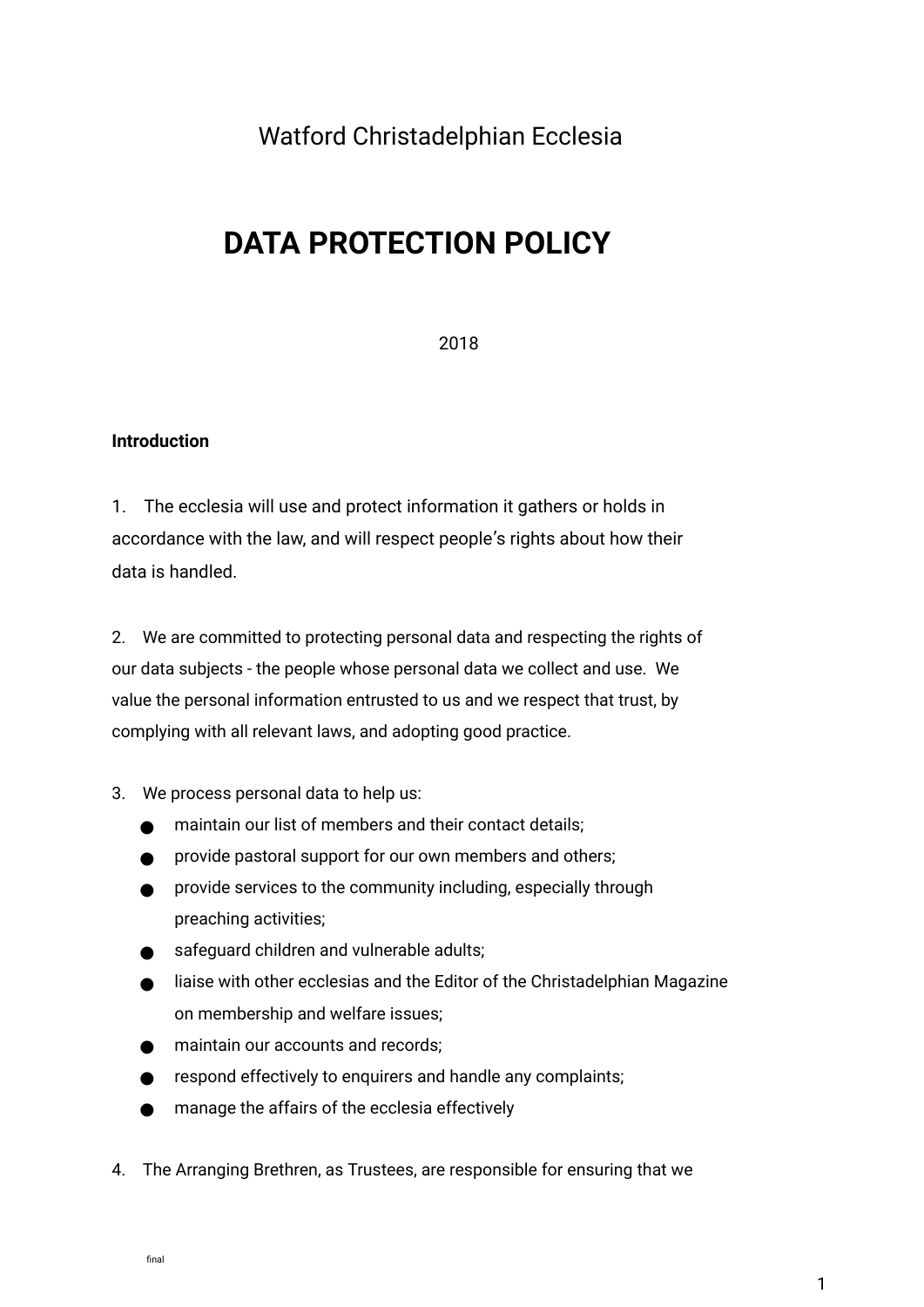comply with all our legal obligations. Overall responsibility lies with the Data Controller (the Ecclesial Secretary).

5. The ecclesia is registered with the Information Commissioner's Office<sup>1</sup> and has paid the appropriate fee.

6. This policy was agreed at the ecclesial business meeting held on 21 November 2018

### **Principles**

7. The ecclesia must ensure that personal information is

used lawfully, fairly and in a transparent manner; used for specifed, explicit and legitimate purposes and not in a manner that is incompatible with those purposes; adequate, relevant and limited to what is necessary for the purposes for which it is being used; accurate and, where necessary, up to date; kept securely and not kept longer than is needed for the purposes for which it is being used; used in keeping with the rights of data subjects.

### **Practice**

8. *All members* should be aware that personal data about living individuals is protected by law. In general, personal data is information that relates to an identifed or identifable individual. What identifes an individual could be as simple as a name, address or a number.

9. *Members who handle personal data connected with the ecclesia* should read this policy carefully to understand what is required of them and the ecclesia as a whole. For example if you have access to contact details of members or others, you should use them only for the purpose for which they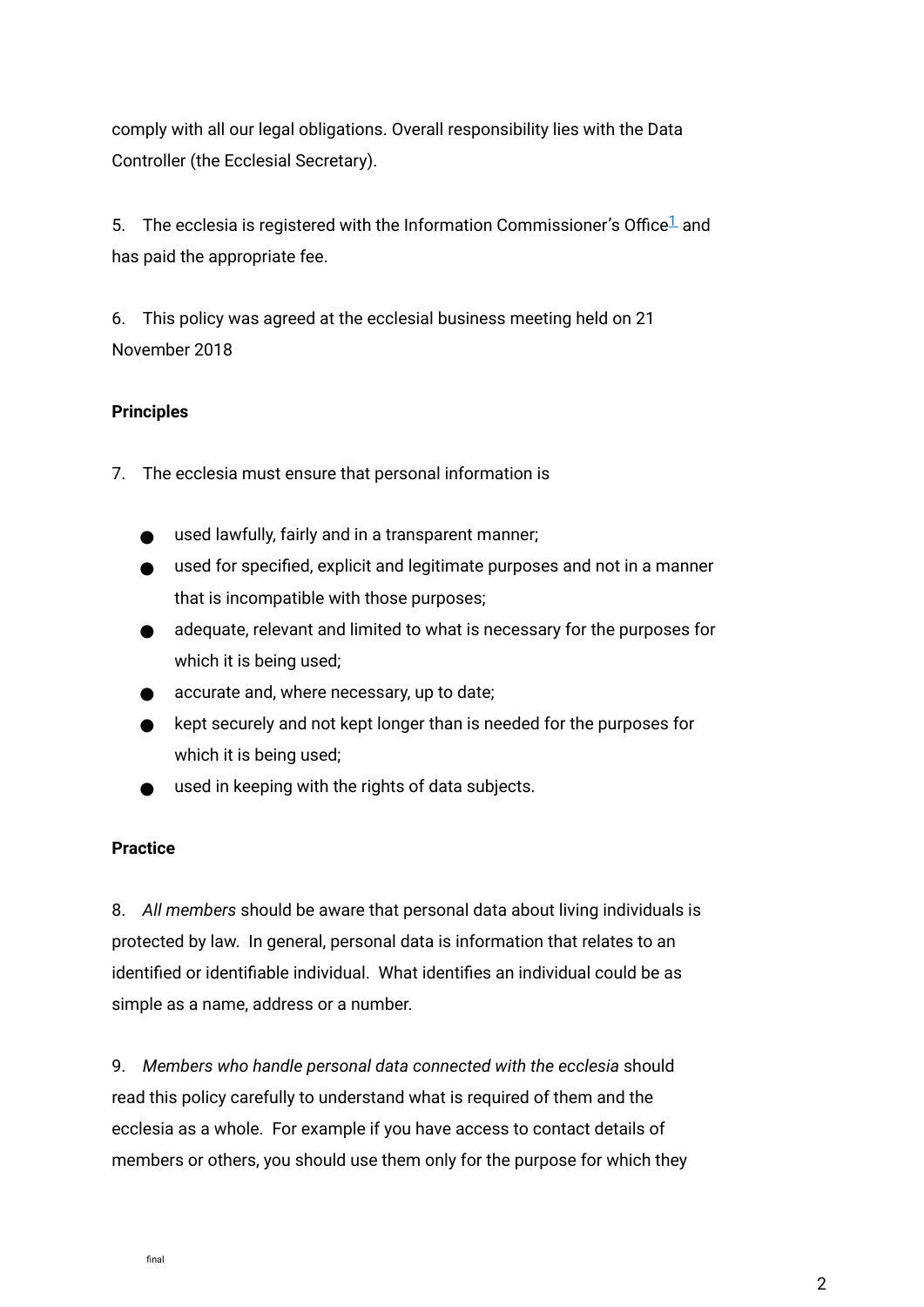were collected, and not disclose them to others without specifc permission of the data subject.

## 10. The Arranging Brethren, Registrar, Safeguarding Officers and other *appointees to roles which handle personal data* should

use personal information only for the purposes for which it is held keep personal information securely retain it only for so long as it is needed in accordance with this policy disclose it to others only as far as is permitted under this policy ensure that data subjects are aware of how their data is being used and (where necessary) have consented to that use

### **Lawful use of personal information**

11. The ecclesia can use personal information only if its use is necessary:

for a contract with the data subject; for us to comply with a legal obligation; to protect someone's life (this is called "vital interests"); for us to perform a task in the public interest, and the task has a clear basis in law; for legitimate interests pursued by the ecclesia or another organisation (eg another ecclesia, CALS or Christadelphian Care Homes), unless these

are overridden by the interests, rights and freedoms of the data subject.

12. If none of these conditions applies, the use of personal information will be lawful only if (f) the data subject has given their clear consent.

13. Some personal information attracts greater protection under the law. This is called "special category" information, and includes information about a person's: racial or ethnic origin; political opinions; religious or similar beliefs; trade union membership; health (including physical and mental health , and the provision of health care services); genetic data; biometric data; sexual life and sexual orientation. For the ecclesia to use special category information, it has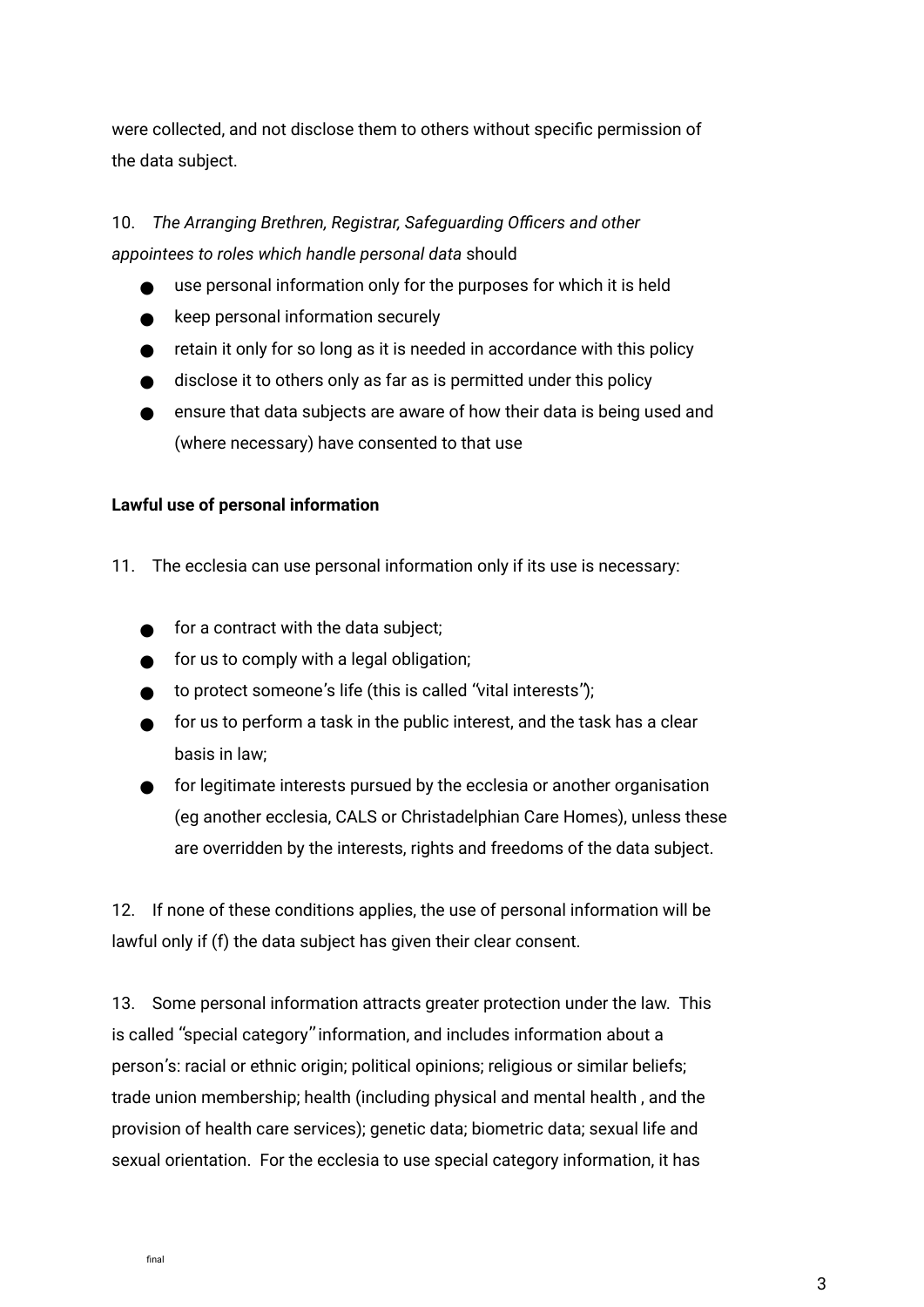to meet **both** one of the conditions in (a) to (f) above **and** one of conditions (i) to (v) below:

The use of the personal information is:

necessary for carrying out our obligations under employment and social security and social protection law; necessary for safeguarding the vital interests (in emergency, life or death situations) of an individual and the data subject is incapable of giving consent; carried out in the course of our legitimate activities and only relates to our members or persons we are in regular contact with in connection with our purposes);

necessary for pursuing legal claims.

14. If none of these conditions applies, the use of personal information will be lawful only if (v) the data subject has given their explicit consent

15. *Although these rules about the different kinds of personal information are complicated, it is important for us to be aware of them because, as a religious institution we may in particular receive, generate and hold information about people*'*s religious beliefs, which is classifed as* "*special category*" *information.*

16. There is one other kind of personal information not covered above. This is *criminal information.* We will not hold information relating to criminal proceedings or offences or allegations of offences unless there is a clear lawful basis to hold or use this information, eg in relation to safeguarding. In such a case the Ecclesial Secretary or Safeguarding Officer (or, if they are unavailable, their deputy) may need to obtain additional legal guidance.

### **Retention and security of information**

17. As set out above, personal information can be retained only for so long as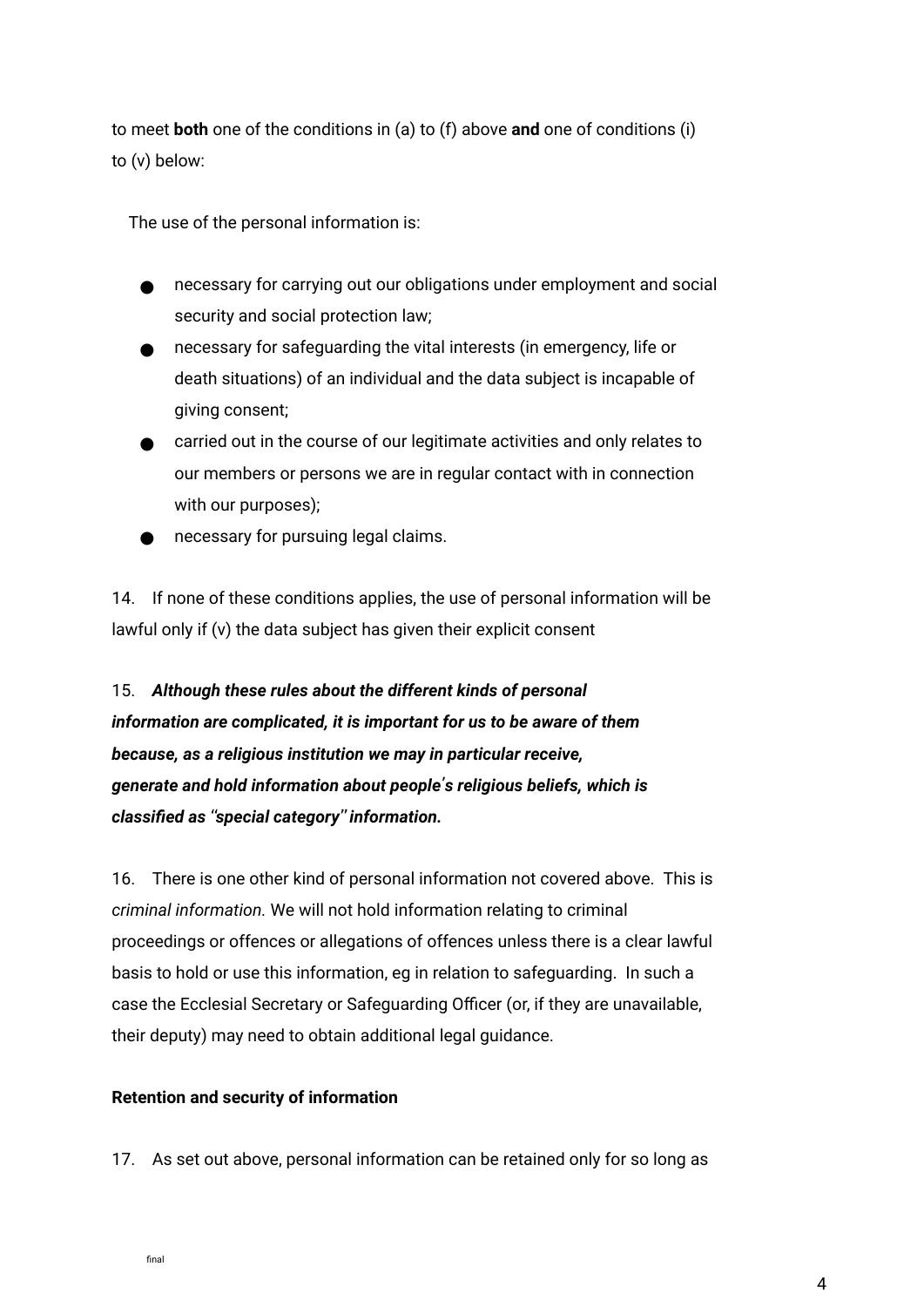it is required for lawful purposes. Annex 1 sets out the retention periods for different kinds of personal information. At the end of the retention period, the information (whether held in hard copy or electronically) will be securely destroyed, unless there is a requirement to retain it for longer (eg because of an ongoing police investigation).

18. The main ecclesial records are held by the Ecclesial Secretary. Hard copy records are kept in a locked cabinet at the Hall. A duplicate set of keys are kept by the Assistant Secretary in a sealed envelope, which he is authorised to open only with the Ecclesial Secretary's specifc permission, or – in an emergency – when the Recording Brother is unavailable, eg through incapacity. The Ecclesial Secretary's electronic records are held on removable electronic media or in a secure remote fle store. A secure backup is taken from time to time.

19. The same principles apply to other officers of the ecclesia, both in respect of hard copy and electronic personal data. This includes the Registrar and Deputy Registrars, the Safeguarding Officer and Deputy Safeguarding Officer, the Treasurer, the holders of preaching contact information, and those holding information about the welfare of ecclesial members and others. They should ensure that personal information for which they are responsible is not disclosed improperly to others, is kept securely, and is destroyed securely in line with the schedule at Annex 1 when it is no longer required. In cases of doubt or uncertainty, the Data Controller (Secretary) should be consulted.

20. If required by proper legal authorities such as the police, the ecclesia may disclose personal information about members or others. It may not be appropriate or lawful to inform the individual concerned in such a case.

#### **Policy Statement**

21. We will collect and use personal data that is needed only for the specific purposes described above (which will normally be explained to the data subjects in privacy notices). We will not collect more than is needed to achieve those purposes. We will not collect any personal data "just in case" we want to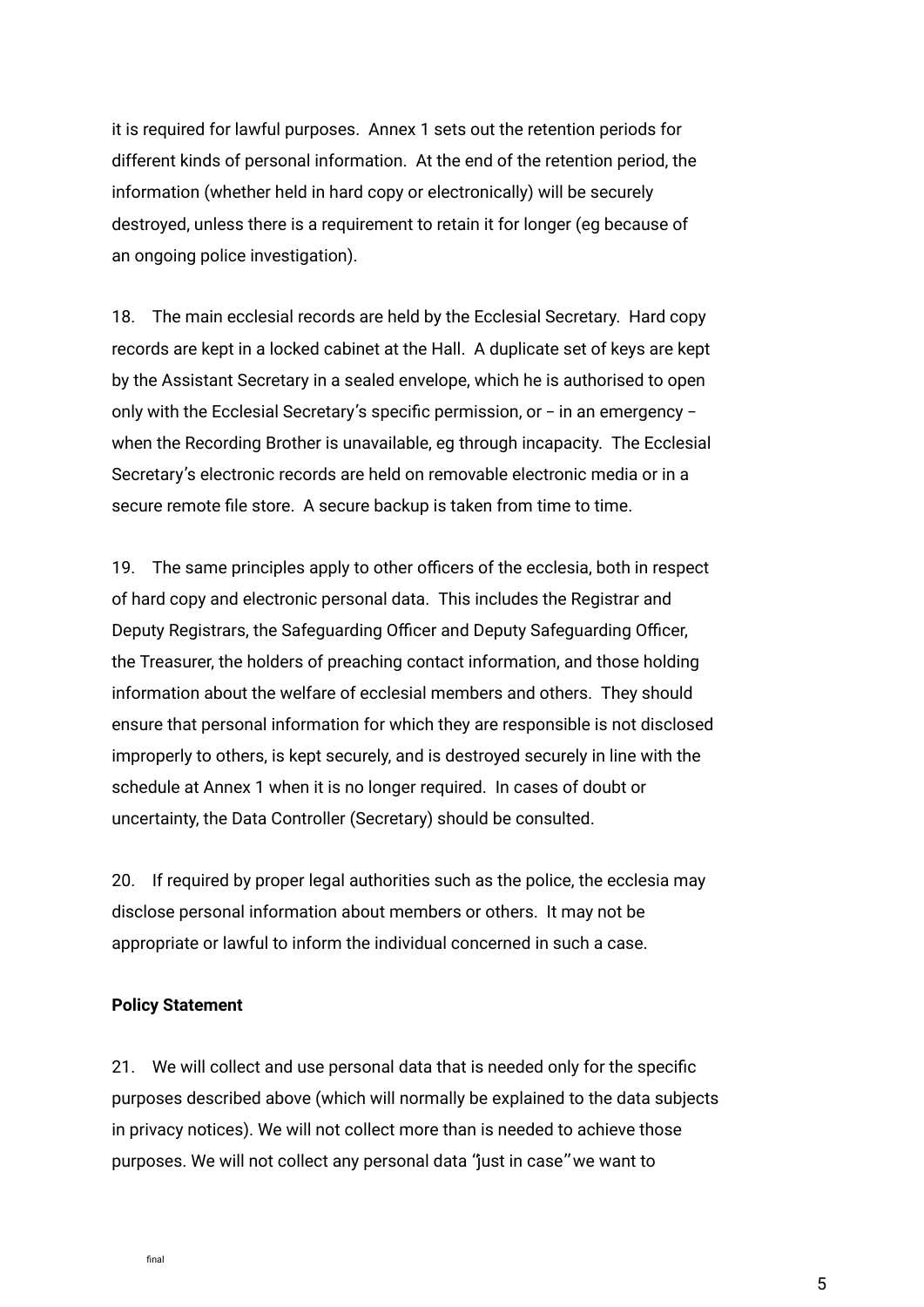process it later.

22. We will make sure that personal data held is accurate and, where appropriate, kept up to date. The accuracy of personal data will be checked at the point of collection and at appropriate points later on.

23. We will ensure that personal information is held securely.

24. We will keep personal data only for so long as is necessary to fulfil the purpose(s) for which it was collected.

25. We will share personal data with other organisations or people only when we have a legal basis to do so and if we have informed the data subject about the possibility of the data being shared, unless legal exemptions apply to informing data subjects about the sharing. Only authorised and properly instructed members are allowed to share personal data concerning other members and contacts.

26. We will issue privacy notices<sup>2</sup> to individuals who give us personal information telling them how we will deal with their information.

27. If you think that this policy has not been followed, or data might have been breached or lost, please tell the Ecclesial Secretary straight away. We will keep records of personal data breaches. We will report all data breaches which are likely to result in a risk to any person to the Information Commissioner within three days of the issue coming to light $\frac{3}{2}$ .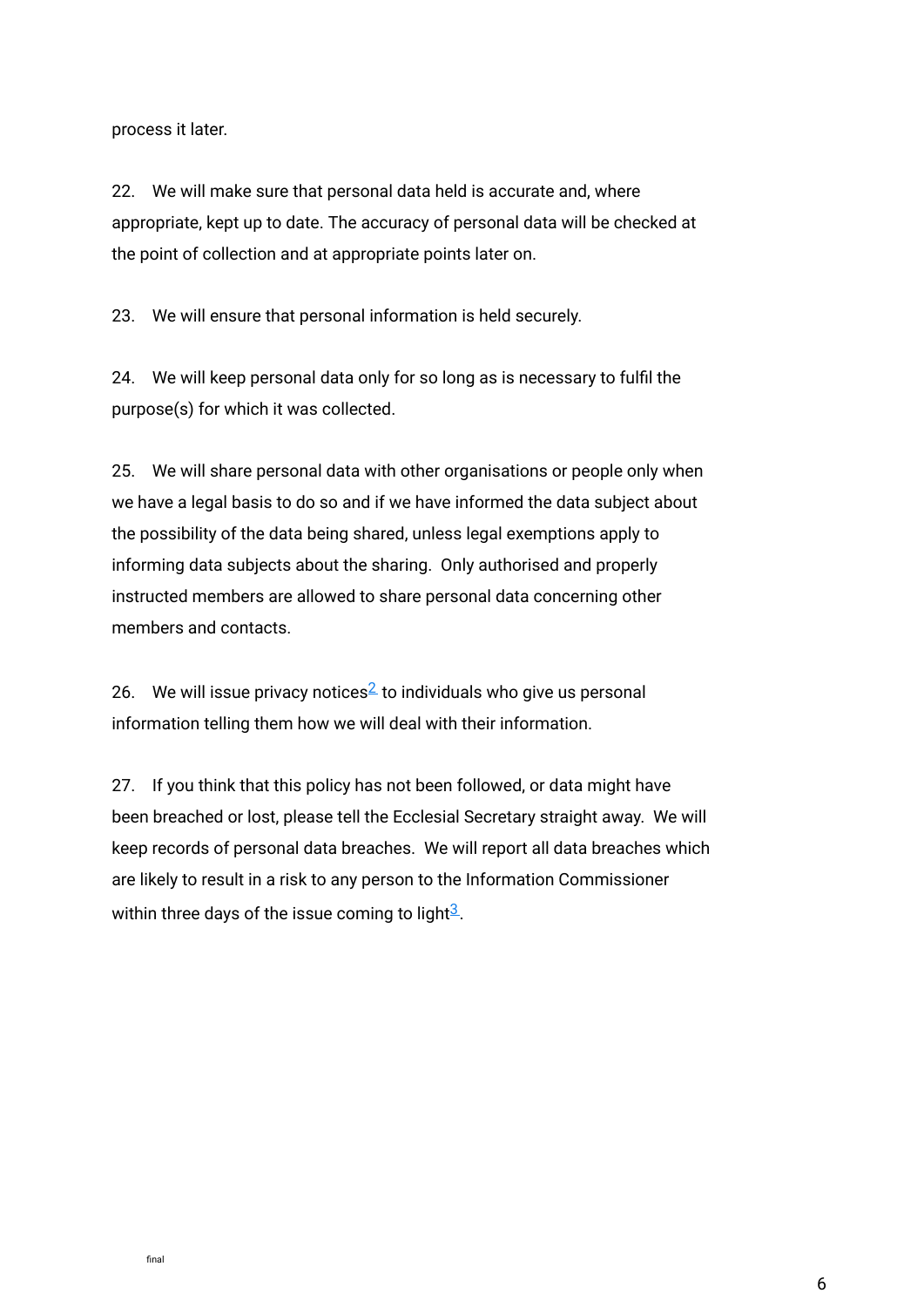### **Annex 1**

# **Data retention and disposal schedule**

| 1              |                                      | <b>Retention period</b>  | <b>Responsible</b> |
|----------------|--------------------------------------|--------------------------|--------------------|
|                | <b>Information type</b>              |                          | person             |
| $\overline{2}$ | Personal membership information      | During membership and    | Ecclesial          |
|                | (Full name, date of birth, date of   | for one year after       | Secretary          |
|                | baptism, date of transfer, etc)      | membership ceases (eg by |                    |
|                |                                      | transfer)                |                    |
|                |                                      |                          |                    |
|                |                                      |                          |                    |
|                |                                      |                          |                    |
| 3              | Inter-ecclesial correspondence about | If about Watford         | Ecclesial          |
|                | individuals (eg on fellowship or     | members, during          | Secretary          |
|                | membership matters)                  | membership and for one   |                    |
|                | Correspondence with Editor of the    | year after membership    |                    |
|                | Christadelphian Magazine about       | ceases. If not about     |                    |
|                | individuals                          | Watford members, retain  |                    |
|                |                                      | for one year after       |                    |
|                |                                      | correspondence ends      |                    |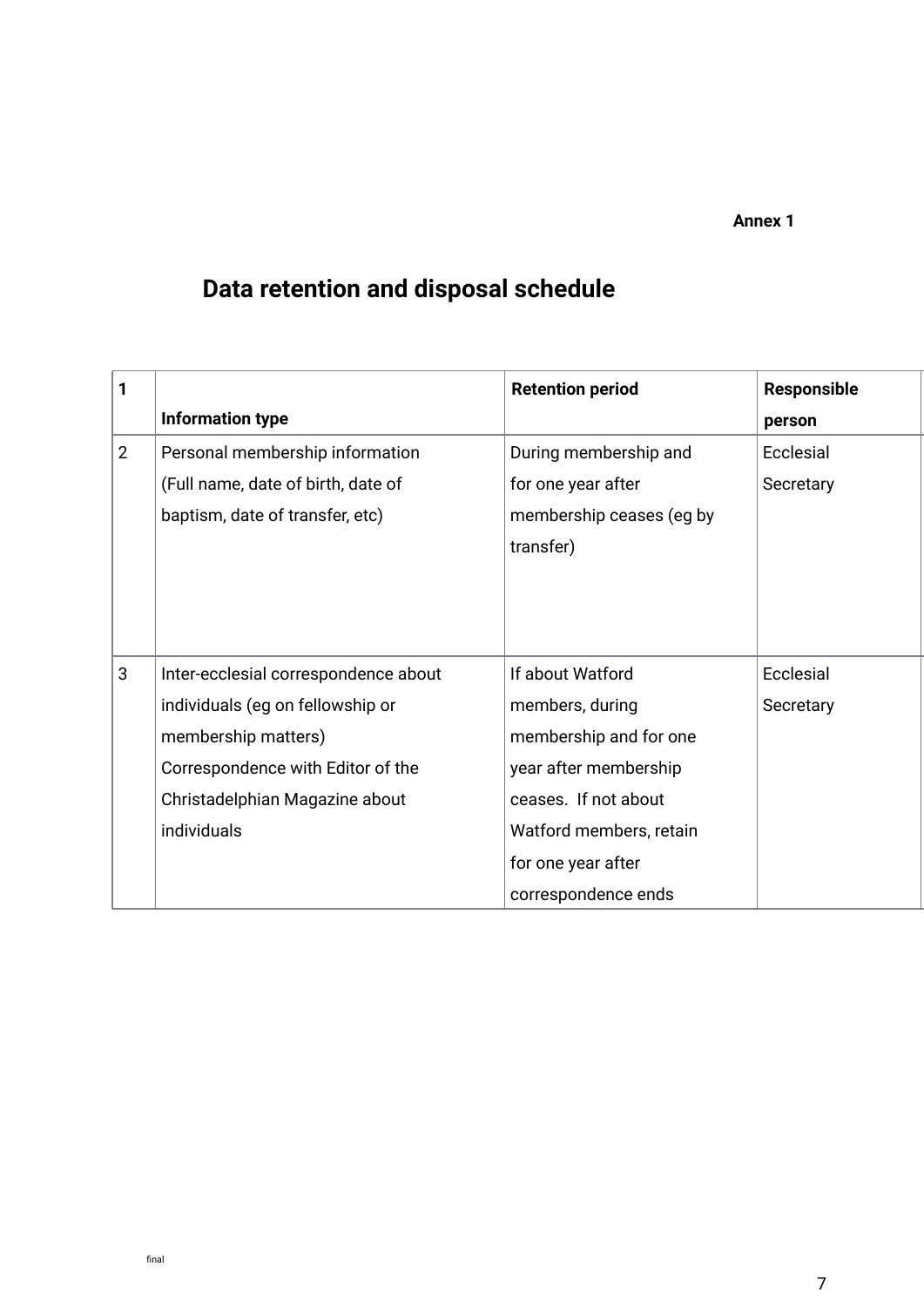| 4     | Home address, phone numbers, email | During membership and         | Assistant        |
|-------|------------------------------------|-------------------------------|------------------|
|       | address                            | for one year after            | Secretary        |
|       |                                    | membership ceases             |                  |
| 5     | Attendance records                 | In perpetuity                 | Registrar        |
|       |                                    |                               |                  |
|       |                                    |                               |                  |
|       |                                    |                               |                  |
|       |                                    |                               |                  |
| $6\,$ | Safeguarding records               | During membership and         | Safeguarding     |
|       |                                    | for one year after            | officer & deputy |
|       |                                    | membership ceases             |                  |
|       |                                    |                               |                  |
|       |                                    |                               |                  |
|       |                                    |                               |                  |
| 7     | Individual gift aid pledges        | During membership and         | Treasurer        |
|       |                                    | for 6 years after relevant    |                  |
|       |                                    | tax year                      |                  |
| 8     | Preaching contact lists (names &   | Continuing for so long as     | Bro John Jones   |
|       | contact details)                   | contact lasts (and in         |                  |
|       |                                    | accordance with terms of      |                  |
|       |                                    | privacy notice). Renew        |                  |
|       |                                    | triennially if no intervening |                  |
|       |                                    | message from contact. If      |                  |
|       |                                    | no response, destroy.         |                  |
| 9     | Welfare information                | Retain while welfare issue    | Ecclesial        |
|       |                                    | persists, then destroy        | Secretary        |
|       |                                    |                               |                  |
|       |                                    |                               |                  |
|       |                                    |                               |                  |
|       |                                    |                               |                  |
| 10    | Other personal ecclesial data      | <b>Consult Secretary</b>      | All members      |